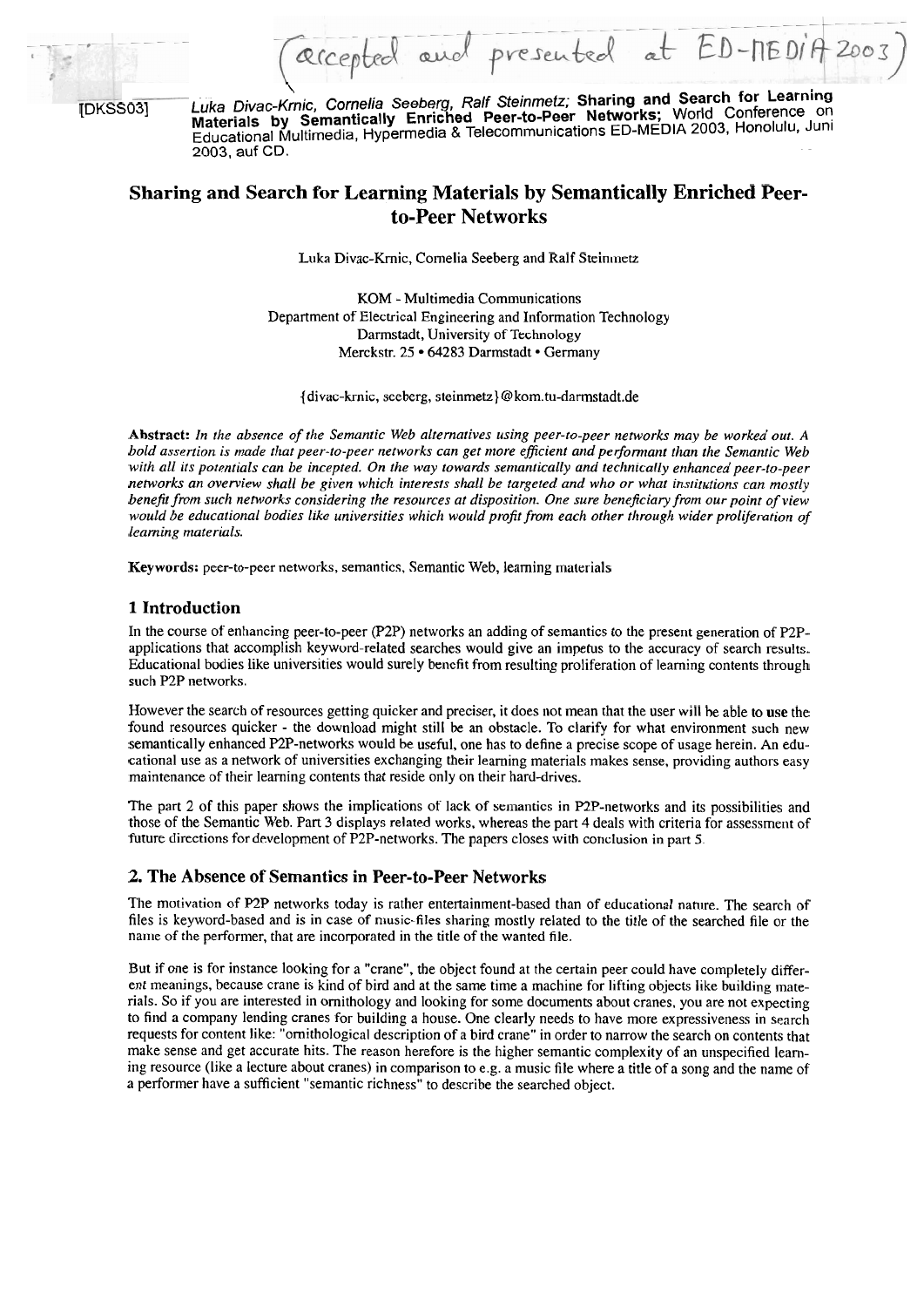#### **2.2** Semantic Web

The Semantic Web will be a powerful tool, which will in the words of Tim Berners-Lee [THL2001]: "Allow anyone to say anything about anything". Besides an improved search of documents, it shall be able to facilitate selecting and triggering of services found on the Web or exchanging data with other agents without any human intervention.

In order to make machines perform adequate document searches, one has to provide meaning of the documents to machines. Relational informations between documents need to be specified and tagged to these documents. Documents will be annotated with markup - metadata, that would express their semantic meaning. An additional way of providing semantic expressions of relations between objects is building of ontologies for specific domains of real world. The objects are thus arranged in super- and sub-classes, which could be easily expanded or replaced by new classes of objects.

In the buildiiig of the Semantic Web RDF (Resource Description Framework) will play a big role as a foundation for processing metadata [RDF99]. RDF provides expression of "triples", in form of showing relations between objects by supplying a pointed correlation between them. The most popular means of transport of RDF Metadata is XML based and would constitute a supplementary layer on top of XML. Further involved technologies supporting will probably include Topic Maps XTM [XTM2001], and ontology description language like DAML+OIL [DA0200 **11** or OWL [OWL2002].

#### **2.3** Peer-to-Peer Networks

P2P communication constitutes a model where each participating party has same capabilities, in contrast to client/ Server paradigm. Its technology facilitates providing of services of any online device to any other online device. The potentials of P2P networks go far beyond popular file sharings, like in the case of Gnutella [GNU20001 and Freenet [FRE2001]. They can distribute the responsibilities and thus the load of providing services among peers in a network enabling distributed computing, as in the case of the SETI project [SET2001].

The nature of a **P2P** network causes some great disadvantages, like requests being sent not resulting in a response at all, because of peers suddenly disconnecting from the network. Though these miglit be solved with help of their redundant nature enabling replicating resources among peers. Nevertheless there is still not possible to give performance guarantees in **P2P** networks.

## **3. Related Work**

#### **3.1** Edutella

Wolfgang Nejdl et al. describe in [EDU2002] Edutella, an RDF-based metadata infrastructure for P2P applications building on JXTA framework [JXT2001]. Beside the query service as a core service of Edutella, a data model (ECDM) and a query exchange language (RDF-QEL-i) are introduced. Further services are replication (availability and workload balancing), mapping (translation between different metadata), mediation (reconciliation of conflicting or overlapping information) and annotation service. It focuses on exchange of metadata of learning resources that are generated by schemes like IEEE LOM, IMS and ADL SCORM.

#### **3.2** SON - Semantic Overlay Networks

Arturo Crespo and Hector Garcia Molina propose in [SON2002] a clustering of nodes with semantically similar content in Semantic Overlay Networks (SONs). Thus the search efficiency should rise because queries are processed by identifying which SON or SONs are better suited to answer it, whereas SONs unlikely to have the searched content are not bothered. In this way node connections within a controlled collection of peers are structured rather than documents.

#### **3.3 An** alternative approach with help of ontologies

An enricliment of contents with metadata can be accomplished by using a controlled and specified vocabulary of a rnetadata-set, like LOM [LOM2002]. We created a LOM editor [Ste2002] which is implemented as a Java application with Xindice [XIN2002] database connection. During creation of new LOM metadata Set for a specific content 10 fields can automatically be, depending on one's business model, filled with values, and 13 other fields are provided for alternative manual filling. The 10 automatically filled fields include information which can be easily be obtained on the fly during editing, like name, size and date of creation.

Provision of an ontology which would represent contents within one repository of a peer (or a group of peers clustered in one) can significantly improve search and administering of contents. There are basically two ways of providing insight and understandingof an ontology to other peers: by a Consensus to use Same kind of ontology (with the same descriptive language) or by an exchange of different ontologies between peers. The latter approach may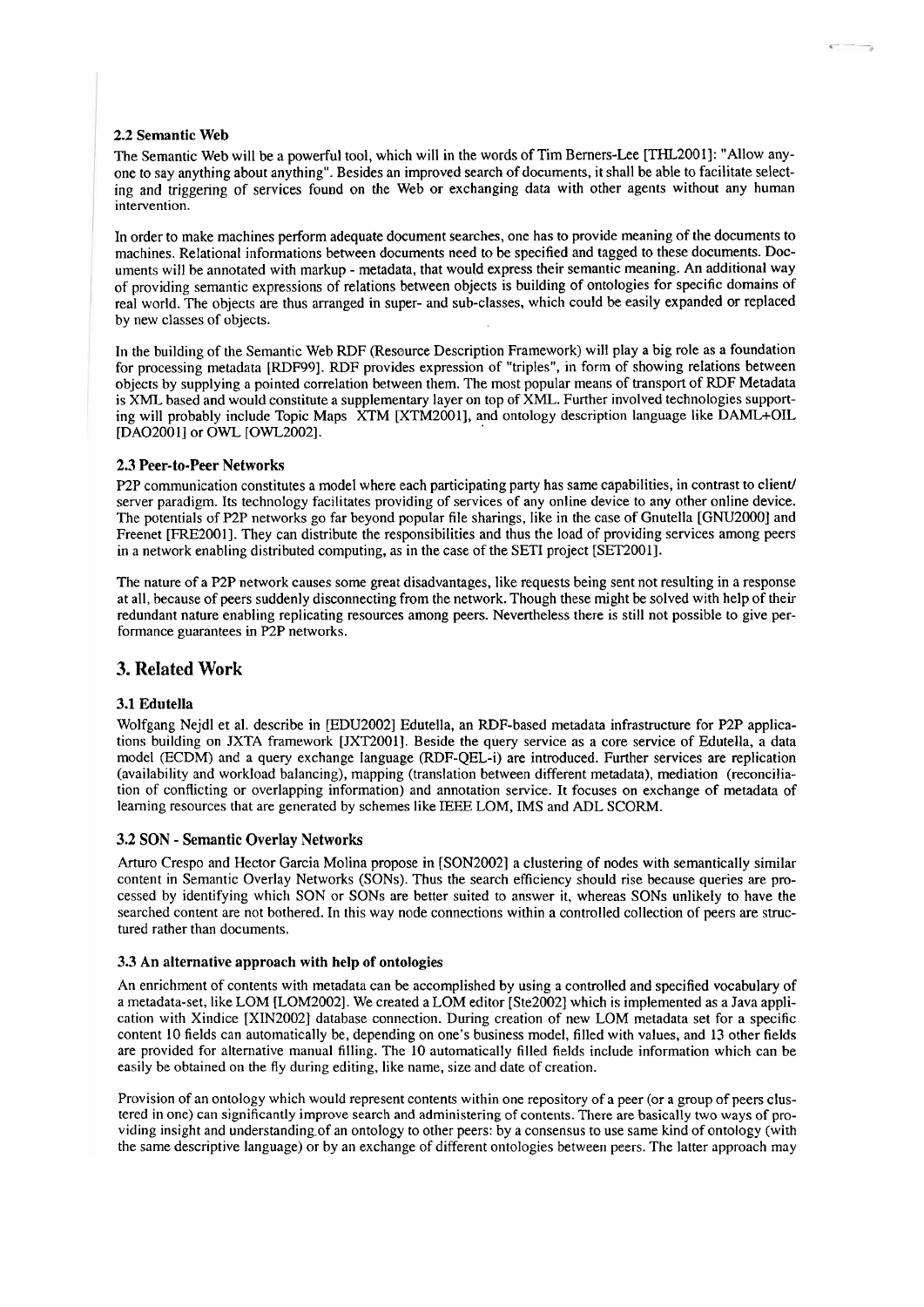be very difficult because one does not know what data each field in an ontology may contain, precipitating differ- <sup>1</sup> ent algorithms for extraction of data. But if one takes into consideration that universities with same or similar educational contents (sirnilar professorship chairs) would Want to exchange their contents with each other, they are more likely to decide by a consensus which ontology to use.

As the creation of an ontology needs a great deal of thinking about and modeling one's own resources by classifying them irito sub- and super-classes, so that a concept of inheritance and inferencing can be achieved, the actual difficulty is making the authors or the owners of these contents performing such a task. A way has to be found to commit every author to add a term in his ontology every time when updating his or hers repository with new contents. If this task is not done properly then the provided semantics would be inaccurate resulting in other peers getting content they were not looking for. This can be solved by introduction of a rewardlpenalty scheme for peers. If a peer does not properly update his/her ontology this would cause erroneous semantics which would result in inaccurate search by other peers. The peer providing such "false" content shall be granted lower priority for his downloads, in contrast to an author tagging his contents with correct semantics who will be rewarded by getting higher prioritized download sessions.

## **4. Criteria of Assessment**

The postulation of a lower performant substitute for "Semantic Web" is simple: there is no Semantic Web so far. Hence the need of some institutions for exchange of scientific material would have to rely on technologies, that already exist and could be enhanced "faster" than the Semantic Web could be built.

Due to sheer size of the World Wide Web today one can envision the magnitude of work needed to create a semantic layer over the existing net now. That is why an effort could be worth making an attempt to provide a semantic search of objects or documents with technologies that are widely available. **A** suitable area for beginning would be institutions like universities, that need to exchange academic material like papers, diploma theses or different research projects related material and learning material like lecture notes or lessons with multimedia contents. Another area or group are companies in need of an accurate retrieval of services and products form other companies.

A single most comprehensive task is the actual enrichment of shared documents with semantics. It is well known fact that people do not like to make this effort, especially not in case if somebody else has an advantage of it. As the enrichment with semantics does not solve everything in **P2P** networks, one has to define some basic form of an assessment of proposed solutions. Following are some issues which should be regarded in sense of effectiveness of usage of future semantically enriched P2P networks:

- **Speed (bandwidth):** The speed of download of a document is the most important factor defining how quick the document can actually be used. This factor depends heavily on the bandwidth at the disposal of both peers, but not alone on it. Waiting in the queue for a needed file or document might take most of the time on the popular P2P networks today.
- **Effort of semantic enrichment:** The semantic enrichment of documents residing at the sites of peers raises the question of who or what is going to enrich them with semantics. With the growth of downloadable documents at peers sites the amount of the needed metadata will also grow.
- **Reusability of produced semantics:** In time aliead of the birth of the Semantic Web one should think about the reusability of semantic enriched documents therefore. There is still no certainty which technologies will at the inception of Semantic Web be active (RDF, Topic Maps, Curl), but likelihood is big that an XMLbased format will be used.
- What user group will be able to employ this model: Due to the size of the bandwidth today at the private Users with flat rates the guess is, that only institutions with leased lines, like universities or big companies, will be able to use services like exchange of huge multimedia contents. These interests shall be targeted first.
- **Billing model:** In the case of companies using these services or maybe even private universities, one should anticipate that these will not provide their contents for free. In this case introducing of a billing model should be considered outright.

The rate at which content can be transferred from a peer to another peer depends on the bottleneck bandwidth (the lowest bandwidth part of the path between the peers) between them, the available bandwidth along the path and latency between the peers [MES2002]. This is why greater upstream bandwidth of a content providing peer does not guarantee a quicker download by the content consuming peer. It only ensures that the first hop away from the data sourcing machine is not the bottleneck. However it seams reasonable that the readiness of peers to take long download periods into account would increase, if they know for sure that they are getting exactly the content that they looking for.